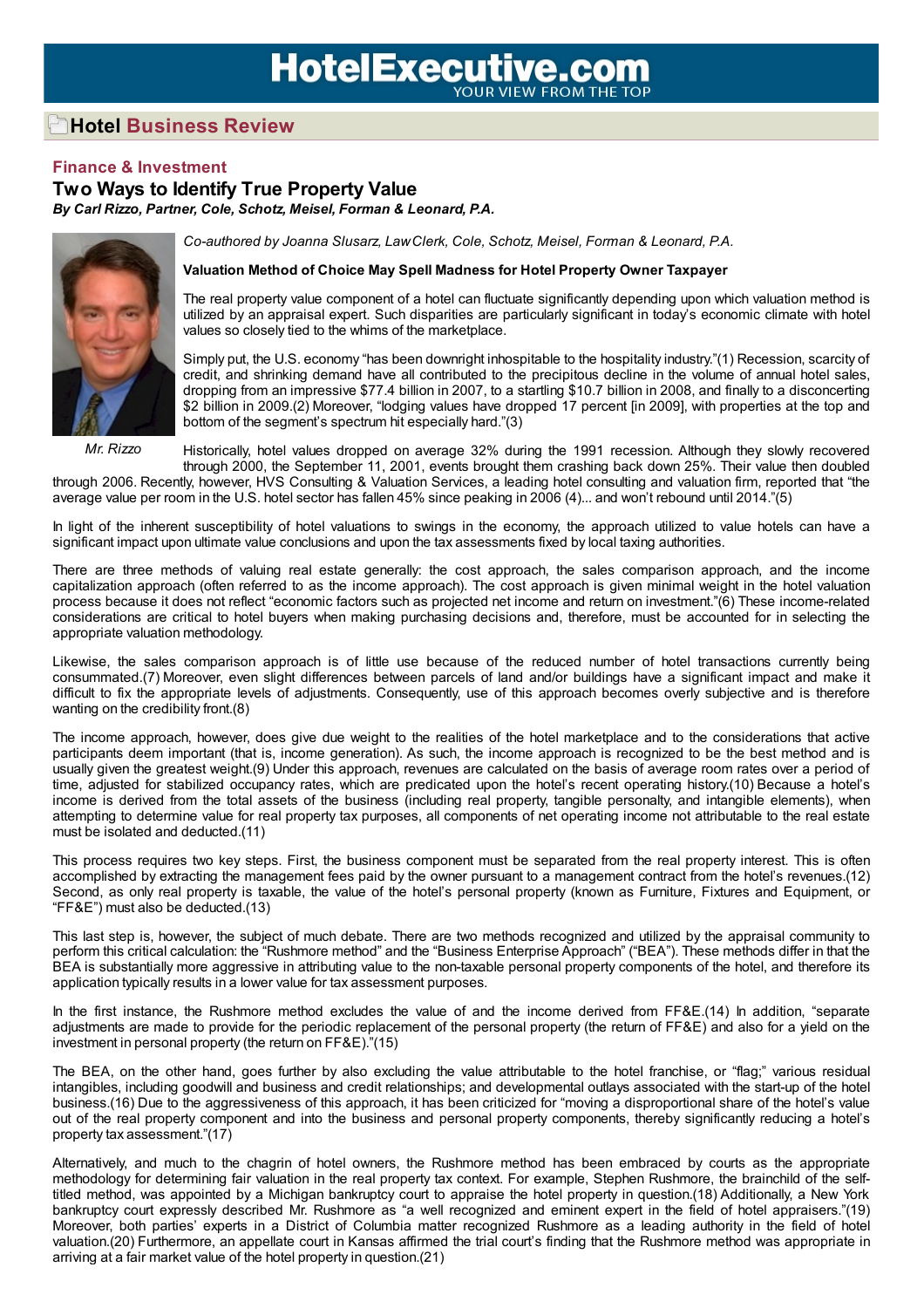New Jersey courts first adopted the Rushmore approach in 1989 in Glenpointe Assocs. v. Teaneck Twp. where Stephen Rushmore testified as an expert witness, and the court cited Rushmore's hotel valuation guide as authority on this very subject matter.(22) Since then, the Rushmore method has been accepted in a number of New Jersey matters. For example, in Prudential Ins. Co. v. Twp. of Parsippany-Troy Hills: While the parties disputed the appropriate stabilized room revenue, capitalization rates, and the value of the return on FF&E, both parties' appraisers agreed that the Rushmore method was appropriate to determine the relevant net operating income attributable to real property.(23)

However, 'Chesapeake Hotel' perhaps best demonstrates the wide variance of value that can result from employing these different approaches. There the court recognized that the BEA method resulted in a final taxable value of 36% of the hotel's total value.(24) Alternatively, application of the Rushmore method yielded a valuation at approximately 60% of the total hotel value.(25) Although the 'Chesapeake Hotel' court recognized that its decision "should not be understood as a definitive pronouncement on appraisal practices designed to extract real estate value from the assets of a business or as binding precedent with respect to adjustments,"(26) it does echo a long line of cases which have found the Rushmore method preferable to the BEA in determining the "value" of a hotel for real property tax purposes.

The consistent utilization of the Rushmore method by appraisers and its widespread acceptance by the courts therefore signifies its established position as the leading methodology in the realm of hotel property tax valuation. While the BEA may be more useful in determining the real property component of certain kinds of structures (for example, multi-use properties,(27) supermarket chains,(28) and shopping malls(2)), hotels appear to fall into a category of their own. While hotel owners should continue to attempt to employ elements of the BEA in their challenges to lower the value of the real property component of hotel income, they must be mindful that it may very well be an uphill battle considering the strong preference courts have afforded the Rushmore method.

Joanna Slusarz, Law Clerk co-authored this article. Ms. Slusarz is a J.D. Candidate at Rutgers School of Law-Newark where she is a Rutgers Law Review editor. Public Interest Law Foundation treasurer, and recipient of several merit scholarships. She is currently *working as a Summer Associate at Cole, Schotz, Meisel, Forman & Leonard, P.A. in Hackensack, NewJersey.*

References:

(1) Denise Kalette, Chilly Winter for Hotels, NATIONAL REAL ESTATE INVESTOR, Nov. 1, 2009,

[http://nreionline.com/property/hotel/real\\_estate\\_chilly\\_winter\\_hotels/](http://nreionline.com/property/hotel/real_estate_chilly_winter_hotels/).

(2) Id.

(3) Ed Watkins, Will Hotel Values Rise Next Year?, NATIONAL REAL ESTATE INVESTOR, July 23, 2009,

[http://nreionline.com/property/hotel/hotel\\_values\\_rise\\_0723/index.html](http://nreionline.com/property/hotel/hotel_values_rise_0723/index.html)

(4) Matt Valley, Free Fall in Hotel Valuations to Hit Bottom in 2010, Says HVS, NATIONAL REAL ESTATE INVESTOR, June 2, 2009, [http://nreionline.com/property/hotel/hotel\\_valuations\\_hit\\_bottom\\_2-1-\\_hvs\\_0602/index.html](http://nreionline.com/property/hotel/hotel_valuations_hit_bottom_2-1-_hvs_0602/index.html).

 $(5)$  ld.

(6) HOTEL INVESTMENTS ISSUES & PERSPECTIVES 1 (Rachel J. Roginsky & Lori E. Raleigh eds., 2006).

(7) Watkins, supra note 3.

(8) See e.g., Westmount Plaza v. Twp. of Parsippany Troy Hills, 11 N.J. Tax 127, 137 (N.J. Tax 1990) (rejecting a purported comparable sale due to its non-conformity with zoning requirements thereby necessitating variance relief deemed unlikely and concluding that the disparity prevented meaningful comparison and was thus fatal to the probative utility of the expert's comparable sale).

(9) Id. at 133 (citing Bostian v. Franklin State Bank, 167 N.J. Super. 564 (App. Div. 1979); Hall & Benton, "Hotel and Motel Valuation," Friedman, Encyclopedia of Real Estate Appraising (3 ed. 1978) at 631, 642.)

(10) See Westmount Plaza, 11 N.J. Tax at 135; see generally Glenpointe Assocs. v. Teaneck Twp., 10 N.J. Tax 380 (Tax Ct. 1989); In re St. Petersburg Harbourview Hotel Corp., 176 B.R. 611 (Bankr. M.D. Fla. 1994); Analogic Corp. v. Bd. of Assessors, 45 Mass. App. Ct. 605 (App. Ct. 1998).

(11) Chesapeake Hotel LP, v. Saddle Brook Twp., 22 N.J. Tax 525, 527 (Tax Ct. 2006) (citing The Appraisal Institute, The Appraisal of Real Estate, 643 (12th ed. 2001)).

(12) Glenpointe Assocs., 10 N.J. Tax at 391.

(13) Chesapeake Hotel, 22 N.J. Tax at 528-29; Westmount Plaza, 11 N.J. Tax at 135.

(14) Chesapeake Hotel, 22 N.J. Tax at 528.

(15) Id.

(16) Id. at 528-29.

(17) Stephen Rushmore, The Rushmore vs. the Business Enterprise Approach The Judge Renders his Decision, HOSPITALITY NET, Dec. 19, 2005,

<http://www.hospitalitynet.org/news/4025696>.

(18) In re Grand Traverse Dev. Co. Ltd. P'ship, 150 B.R. 176, 180 (Bankr. W.D. Mich. 1993).

(19) In re J.F.K.Acquisition Group, 166 B.R. 207, 209 (Bankr. E.D.N.Y. 1994).

(20) Dist. of Columbia v. Washington Sheraton Corp., 499 A.2d 109, 113 (D.C. 1985).

(21) Marriott Corp. v. Bd. of County Comm'rs, 25 Kan.App. 2d 840 (Kan. Ct.App. 1999).

(22) 10 N.J. Tax 380, 391 (Tax Ct. 1989).

(23) 16 N.J. Tax 58, 60 (Tax Ct. 1995).

(24) 22 N.J. Tax at 530.

(25) Id. at 530. See also Stephen Rushmore, Why the "Rushmore Approach" Is a Better Method for Valuing the Real Property Component

of a Hotel, 1 J. PROP. TAX ASSESSMENT & ADMIN., Issue 4, p. 15 (discussing the case).

(26) Chesapeake Hotel, 22 N.J. Tax at 536.

(27) See WXIII/Oxford-DTC Real Estate, LLC v. Bd. of Superv'rs, 2004 WL 2848543, at *8, \*5 (Va. Cir. Ct. 2004).</* >

(28) See In re PWS Holding Corp., 228 F.3d 224 (3d Cir. Del. 2000).

(29) See Lawrence Assocs. v. Lawrence Twp., 5 N.J. Tax 481 (Tax 1983).

Carl Rizzo's broad and diverse practice includes concentration in commercial litigation matters and chancery practice relating to contractual disputes involving such matters as surety, construction and construction liens, real estate transactions, commercial tenancy, employment covenants and partnership/shareholder discord. He also concentrates his practice in tax court ad valorem proceedings, where he has successfully negotiated and litigated numerous matters involving millions of dollars in tax reductions for *his commercial property owner clients. Mr. Rizzo can be contacted at 201-525-6350 or [crizzo@coleschotz.com](mailto:crizzo@coleschotz.com)*

arriving at a fair market value of the hotel property in  $\mathcal{L}_\mathcal{A}$